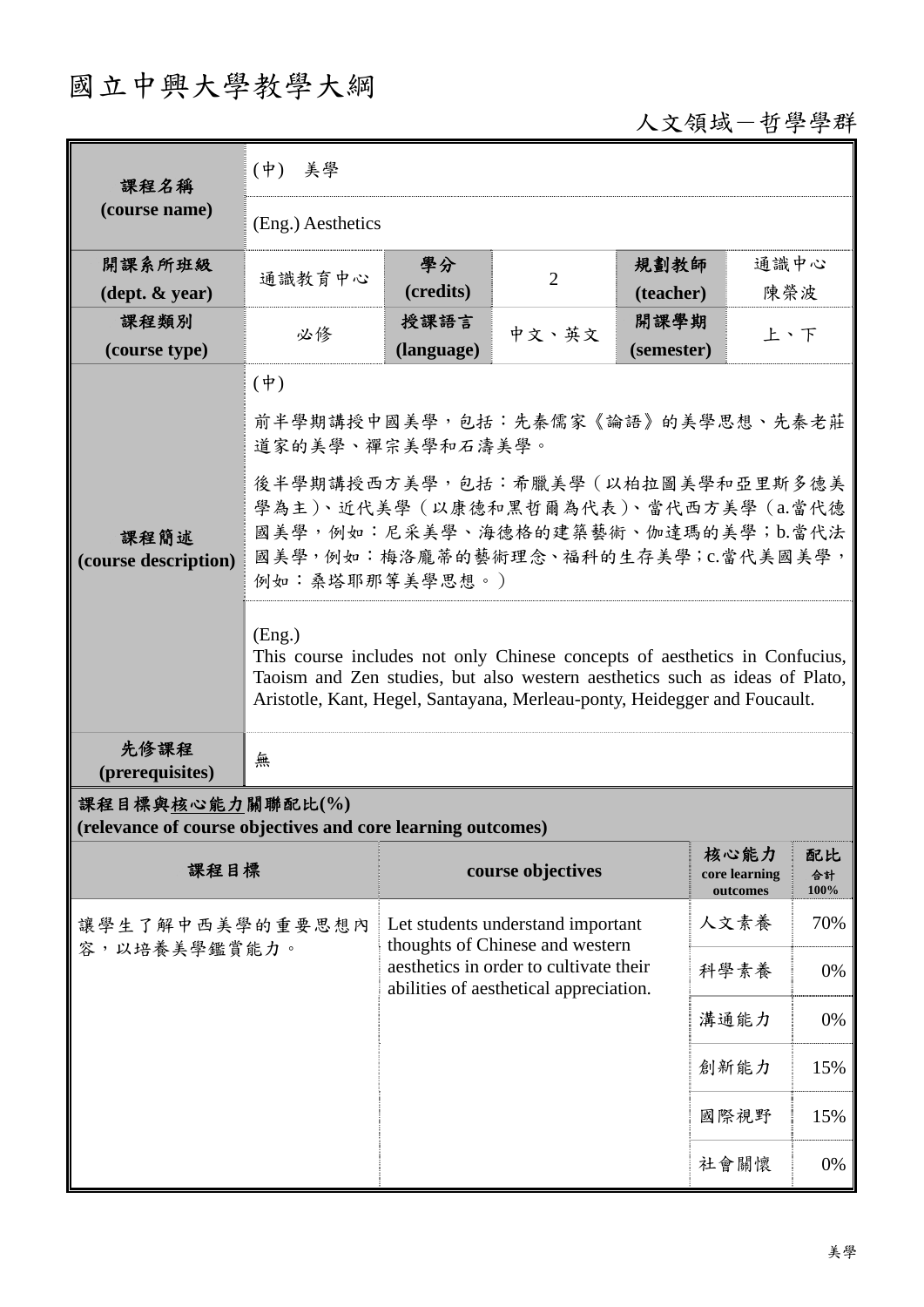| 課程目標之教學方法與評量方法<br>(teaching and assessment methods for course objectives)                                                                                                                                                                                                                                                                                                                                                                                                                                                                                                                                                        |                                                                                                                                                                                                                                                             |  |  |  |  |
|----------------------------------------------------------------------------------------------------------------------------------------------------------------------------------------------------------------------------------------------------------------------------------------------------------------------------------------------------------------------------------------------------------------------------------------------------------------------------------------------------------------------------------------------------------------------------------------------------------------------------------|-------------------------------------------------------------------------------------------------------------------------------------------------------------------------------------------------------------------------------------------------------------|--|--|--|--|
| 教學方法 (teaching methods)                                                                                                                                                                                                                                                                                                                                                                                                                                                                                                                                                                                                          | 學習評量方式 (evaluation)                                                                                                                                                                                                                                         |  |  |  |  |
| 講授、討論、報告                                                                                                                                                                                                                                                                                                                                                                                                                                                                                                                                                                                                                         | 期中考、期末考、平時成績 (報告、作業、小考)                                                                                                                                                                                                                                     |  |  |  |  |
| 授課內容 (單元名稱與內容、習作 / 考試進度、備註)<br>(course content and homework / tests schedule)                                                                                                                                                                                                                                                                                                                                                                                                                                                                                                                                                    |                                                                                                                                                                                                                                                             |  |  |  |  |
| 單元一 導論<br>美學的意義、研究方法及其研究的重要性<br>中國美學導論<br>西方美學導論                                                                                                                                                                                                                                                                                                                                                                                                                                                                                                                                                                                 |                                                                                                                                                                                                                                                             |  |  |  |  |
| 單元二 中國美學<br>儒家美學:《論語》的美學思想<br>道家美學:老子美學、莊子美學<br>禪宗美學:石濤美學                                                                                                                                                                                                                                                                                                                                                                                                                                                                                                                                                                        |                                                                                                                                                                                                                                                             |  |  |  |  |
| 單元三 西方美學<br>希臘美學:柏拉圖美學、亞里斯多德美學<br>現代美學:康德美學、黑格爾美學<br>美國:桑塔耶那美學                                                                                                                                                                                                                                                                                                                                                                                                                                                                                                                                                                   | 當代西方美學:德國:尼采美學、海德格藝術美學、伽達瑪美學<br>法國:梅洛龐蒂藝術美學、福科生存美學                                                                                                                                                                                                          |  |  |  |  |
| 教科書與參考書目(書名、作者、書局、代理商、說明)<br>(textbook & other references)                                                                                                                                                                                                                                                                                                                                                                                                                                                                                                                                                                       |                                                                                                                                                                                                                                                             |  |  |  |  |
| 1.《西方美學導論》劉昌元 著,臺北:聯經出版事業公司,1992 年 11 月<br>University Press, New York, 1987<br>3.《李澤厚美學概論》李澤厚 著,香港:天地圖書有限公司,2010年9月<br>4.《美學四講》李澤厚 著,香港:天地圖書有限公司,2010年9月<br>5.《美的歷程》李澤厚 著,香港:天地圖書有限公司,2010年9月<br>6. 《中西美學思想比較研究》馬奇主編, 北京: 中國人民大學出版社, 1994年12月<br>7. 《先秦諸子美學思想述評》施昌東 著, 北京: 中華書局, 1979年<br>8. 《柏拉圖美育思想研究》楊深坑 著,臺北:水牛出版社,1996年<br>9. 《西方美學史教程》李醒塵 著,北京:北京大學出版社,1994年<br> 10.《哲學與藝術美學》陳榮波 著,臺北:逸龍出版社,2007年<br>版, 2011年7月<br>12. 《中國古典美學史》 陳量衡 著, 新華:湖南教育出版社, 1998年8月<br>13 《中國美學思想史》共三卷, 敏澤 著, 濟南: 齊魯出版社, 1987年8月<br>Colophon books, 1975<br>15. Aesthetics and philosophy of art, Jerome Stolinitz, Boston: Houghton Mifflin, 1960 | 2. Aesthetics: An introduction to the philosophy of Art, Anne Sheppard, Oxford (Oxford shire), Oxford<br>11.〈梅洛龐蒂的藝術理念〉《東海哲學集刊》陳榮波 撰,第十六輯,台中:東海大學哲學系出<br>14. Portry, Language, Thought, Martin Heidegger, translated by Albert Hofstadter, New York, Harper |  |  |  |  |